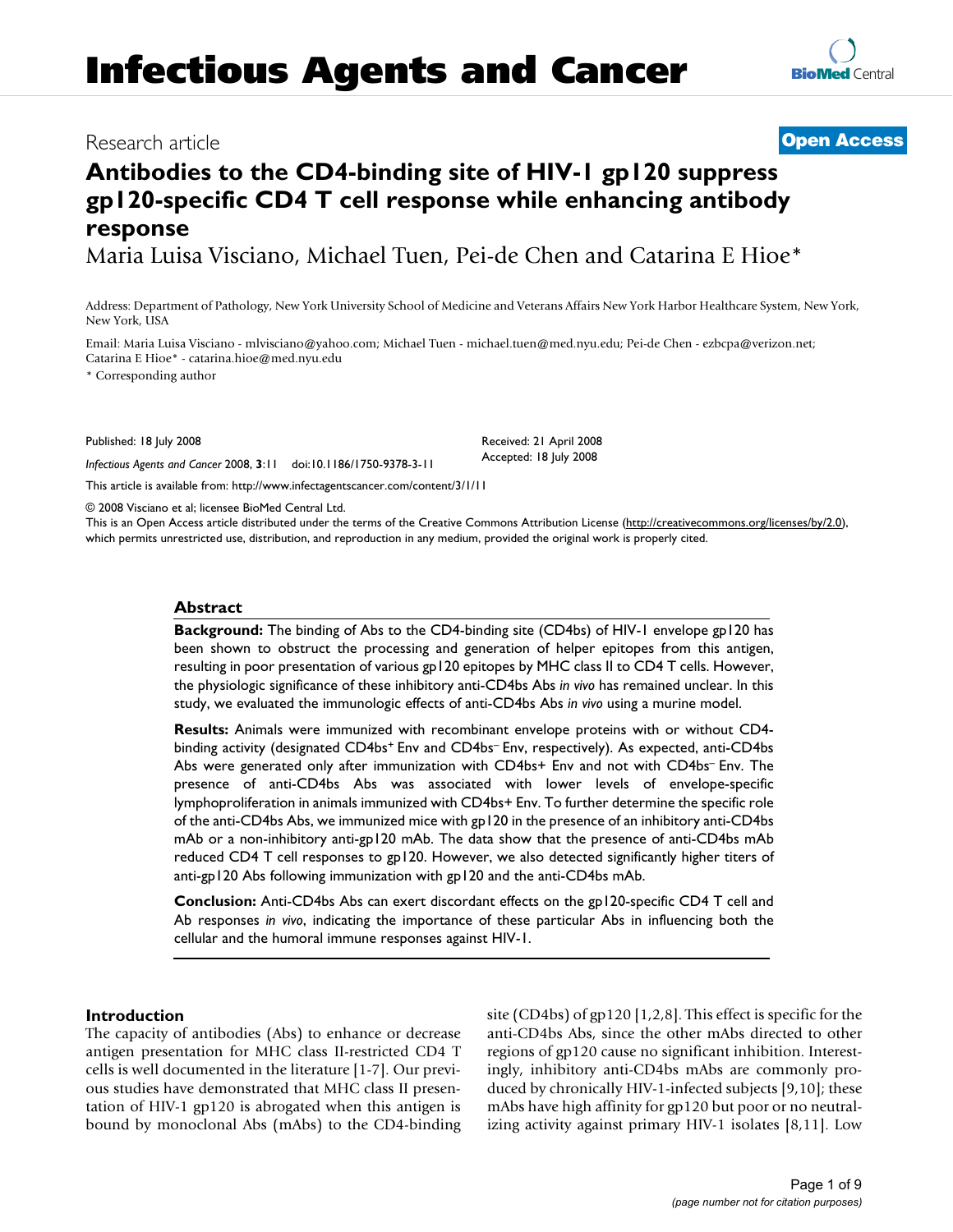affinity anti-CD4bs Abs generated upon limited exposure to gp120, either during acute infection or after a short course of immunization, are not inhibitory, whereas the exceptional anti-CD4bs IgG1 b12 that mediates potent and broad virus-neutralizing activity causes only partial inhibition ([8] and Hioe et al. unpublished data).

The mechanisms by which anti-CD4bs mAbs inhibit gp120 antigen presentation to CD4 T cells have been previously investigated. Upon binding to gp120, the inhibitory anti-CD4bs mAbs do not affect gp120 uptake or transport into the acidic endolysosomes of antigen-presenting cells [8,12]. These mAbs and gp120/mAb complexes also do not directly affect the CD4 T cells. The T cells remain responsive to synthetic peptides representing already-processed gp120 epitopes, and CD4 T cells specific for other antigens, such as HIV-1 p24, Mycobacterium tuberculosis MPT-32 and 85C, and cytomegalovirus, are not affected by the mAbs or immune complexes. Instead, upon the uptake of the gp120/anti-CD4b Ab complexes by antigen-presenting cells into the endolysosomal compartments, the complexes remain quite stable at the acidic pH of the endolysosomes [8] and are resistant to proteolytic digestion by endolysosomal enzymes [8,12]. Taken together, these data support the notion that the binding of mAbs to the CD4bs obstructs gp120 proteolytic processing by antigen-presenting cells such that peptidic helper epitopes are not efficiently generated and presented on MHC class II to CD4 T cells.

It should be noted, however, that the obstructive effect of the anti-CD4bs mAbs is not simply due to steric hindrance or masking of a particular helper epitope by the mAbs. These mAbs inhibit the processing and presentation of all gp120 epitopes examined thus far, including those in the C1, C2, V2, or V3 regions [1], indicative of their global effects. Importantly, the helper epitopes are located at sites distant from or irrelevant for the binding sites of the anti-CD4bs mAbs. These findings corroborate previously reported data of Kwong et al [13] indicating that the binding of mAbs to the CD4bs, but not to other gp120 regions, induces a large entropy change in gp120, causing an overall increase in gp120 resistance to enzymatic degradation. The entropic change is also accompanied by structural and antigenic alterations as evidenced by significant increases of the mAb reactivity to the V3 loop and the N terminus of gp120 when gp120 is bound by the anti-CD4bs mAbs [14]. The thermodynamic and antigenic changes induced by anti-CD4bs mAbs can be explained by the structural data showing that, unlike most Abs which bind epitopes located in one particular domain of a protein, e.g. the V3 loop in gp120 [15-17], the anti-CD4bs mAbs, similar to CD4 and the CD4i mAbs specific for the chemokine receptor binding site, draw together both the inner and outer domains of gp120 and bind to a

surface that is formed by both of these domains [13,18- 21].

While the capacity of anti-CD4bs Abs to block MHC class II presentation and CD4 T cell responses to gp120 has been demonstrated *in vitro* with human CD4 T cell lines or clones [1,2,8,12], the *in vivo* effects of the anti-CD4bs Abs have yet to be investigated. The present study has been designed to examine the physiologic activities of anti-CD4bs Abs *in vivo* using a murine model. Specifically, we asked whether the presence of anti-CD4bs Abs *in vivo* affects the induction of envelope-specific cellular responses and if the alterations also influence the Ab responses to this antigen. To answer these questions, we initially compared the immunogenicity of envelope antigens that have or do not have CD4-binding activity. Subsequently, we performed *in vitro* and *in vivo* studies to test the specific role of anti-CD4bs Abs. The data from these studies demonstrate that the presence of anti-CD4bs mAbs reduces lymphoproliferative responses to gp120 *in vivo* as well as *in vitro*. However, the reduced cellular responses do not lead to diminished Ab responses to gp120; the anti-gp120 Ab levels are actually augmented in animals immunized with gp120 in the presence of an anti-CD4bs mAb.

# **Results**

# *Immunization with envelope antigen lacking the CD4 binding site stimulates higher levels of envelope-specific T cell responses*

We previously demonstrated that Ab binding to the CD4bs of gp120, which renders gp120 more resistant to proteolysis, interferes with gp120 antigen processing and prevents MHC class II presentation of the gp120 antigen to the CD4 T cells [8,12]. However, these findings are from *in vitro* experiments using human CD4 T cell lines; the *in vivo* effects of the anti-CD4bs Abs on envelope-specific immune responses have yet to be examined. To begin addressing this issue, we compared humoral and cellular responses of B10.A and BALB/c mice immunized with soluble envelope proteins with or without CD4-binding activity. One envelope protein (from Advanced Bioscience) was produced from mammalian cells chronically infected with HIV-1 IIIB; this gp140 protein binds CD4 and mAbs to the CD4-binding site on gp120 (designated CD4bs+ Env). The other envelope protein was a recombinant baculovirus-derived envelope of HIV-1 NL4.3 produced in insect cells (from MicroGeneSys); this recombinant gp140 protein has no CD4 binding activity and fails to react with mAbs to the CD4-binding site (designated CD4bs- Env) [2]. To compare the immunogenicity of these envelope proteins *in vivo*, we performed two experiments in which mice were immunized intraperitoneally (i.p.) 4x or 5x with 5 μg of each protein in either incomplete Freund's adjuvant (Experiment 1) or Ribi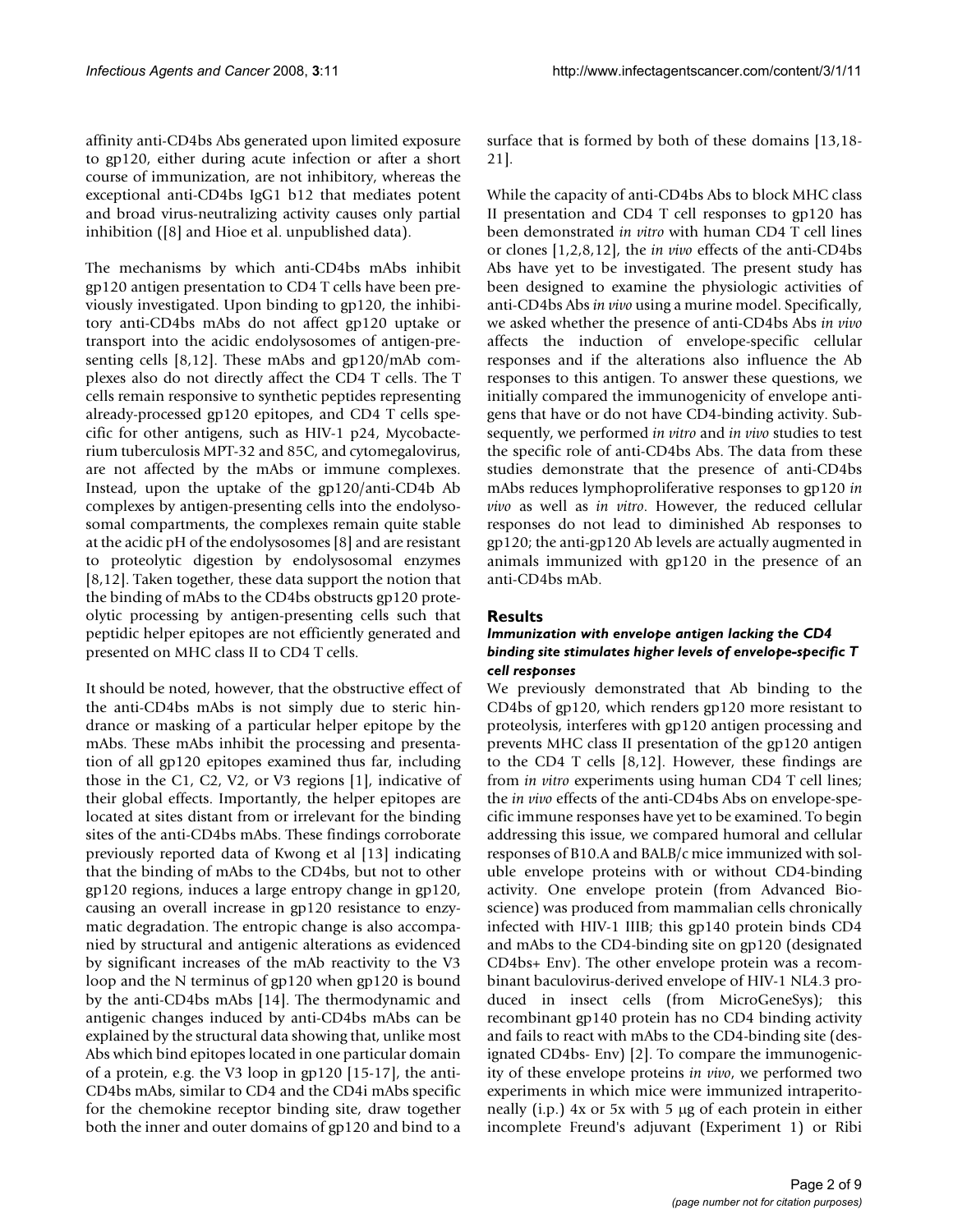(Experiment 2). Envelope-specific Ab and T cell responses were determined using ELISA and 3H-thymidine incorporation assays, respectively. Table 1 shows the levels of Abs to the whole gp120 and to the CD4-binding site in the sera collected two weeks after the final injection. Control mice receiving adjuvant and no antigen had no Abs to gp120 or to the CD4-binding site. Serum Abs to gp120 and the CD4-binding site were consistently detected in all mice receiving CD4bs+ Env. As expected, anti-CD4bs Abs were not produced in mice immunized with CD4bs- Env, although these mice generated high titers of Abs to the whole gp120 similar to the animals immunized with the CD4bs+ Env antigen.

Envelope-specific lymphoproliferation was assessed by culturing splenocytes from the individual immunized mice with either medium containing envelope protein or medium alone for 5 days. Fig. 1 shows that mice immunized with CD4bs- Env had higher levels of envelope-specific lymphoproliferative response than mice immunized with CD4bs+ Env. The difference between these two groups was statistically significant and was observed with both B10.A and BALB/c mice and with the two adjuvants tested (Fig. 1A vs. 1B). Control mice receiving no antigen did not respond to the envelope protein. Lymphoproliferation was assessed in response to the same envelope antigens used for immunization (Fig. 1A) or to  $gp120<sub>LAI</sub>$  from a difference source (ImmunoDiagnostics) (Fig. 1B), and comparable results were obtained. These data show that immunization with CD4bs- Env induces high levels of envelope-specific Th responses, while immunization with the CD4bs+ Env antigen generates anti-CD4bs Abs and induces a poorer T cell response to the envelope antigens. However, the contribution of anti-CD4bs Abs in suppressing envelope-specific T cell responses remained unclear, since the envelope antigens used were derived from mammalian vs. insect cells and differ not only in the presence or absence of the CD4bs, but also in the extent and complexity of their glycosylation, which is known to have a significant impact on the immunogenicity of the envelope antigens [22-25].

# *Monoclonal anti-CD4bs Abs suppress gp120 antigen presentation to mouse CD4 T cells*

To further examine the specific contribution of anti-CD4bs Abs in suppressing envelope-specific T cell responses, we evaluated the effects of human monoclonal anti-CD4bs Abs known to block gp120 presentation on the proliferative response of a mouse CD4 T cell clone specific for gp120. An I-E<sup>k</sup>-restricted CD4 T cell clone specific for an epitope in the C4 domain of gp120-IIIB was tested [26], and irradiated splenocytes from B10.A (2R) mice were used as antigen-presenting cells. The clone proliferated well in response to gp120 alone. However, similar to our findings with the human gp120-specific CD4 T cells [1,2,8,12], the response of the mouse CD4 T cells to gp120 was abrogated when gp120 was complexed with human anti-CD4bs mAb 654 (Fig. 2A). In contrast, the addition of an anti-C5 mAb (450) caused no inhibition. Subsequently, we tested other anti-gp120 mAbs for their capacity to suppress the CD4 T cell response to gp120. We prepared gp120/mAb complexes with two different anti-CD4bs mAbs (654 and 1027), an anti-C2 mAb (847) or an anti-C5 mAb (450), as well as gp120 mixed with an irrelevant mAb against the parvovirus as a control (Fig. 2B). The results showed that only anti-CD4bs mAbs 654 and 1027 inhibited the proliferation response to gp120 by more than 80%, while the other mAbs tested caused no inhibition, similar to the control mAb 1418. These results show that anti-CD4bs mAbs inhibited CD4 T cell responses to gp120 in the murine system, similar to that observed with the human CD4 T cell responses to gp120.

| Table 1: Ab levels to whole gp120 and to CD4bs in sera of mice immunized with envelope proteins that have or lack CD4 binding |  |
|-------------------------------------------------------------------------------------------------------------------------------|--|
| activity <sup>a</sup>                                                                                                         |  |

|                           | Immunogen &<br>Adjuvant       | n | Anti-gp120<br>(end-point titer) | Anti-CD4bs<br>$(1D_{50})^d$ |
|---------------------------|-------------------------------|---|---------------------------------|-----------------------------|
| Experiment I <sup>b</sup> | No Ag & IFA                   |   | < 20                            | < 20                        |
|                           | CD4bs <sup>+</sup> Env & IFA  | 4 | > 2500                          | 310 (210–470) <sup>e</sup>  |
|                           | CD4bs Env & IFA               |   | > 2500                          | < 20                        |
| Experiment 2 <sup>c</sup> | No Ag & RIBI                  | 6 | < 100                           | < 100                       |
|                           | CD4bs <sup>+</sup> Env & RIBI |   | 9060 (2500-12500)               | 2160 (630-5900)             |
|                           | CD4bs-Env & RIBI              |   | $>$ 12500 (12500- $>$ 12500)    | < 100                       |

<sup>a</sup>Sera were collected two weeks after the final immunizations and tested for reactivity with recombinant gp120<sub>LAI</sub> in ELISA.<br><sup>b</sup>All mice were B10.A, except for two BALB/c in the second group. Each animal was immunized 4

cAll mice were BALB/c and each was immunized 5x i.p. with 5 μg of antigen in RIBI.

<sup>d</sup>Serum dilutions that block CD4 binding to gp120<sub>LAI</sub> by 50%.<br>
<sup>e</sup>Geometric mean and range of the Ab levels from all mice in each group.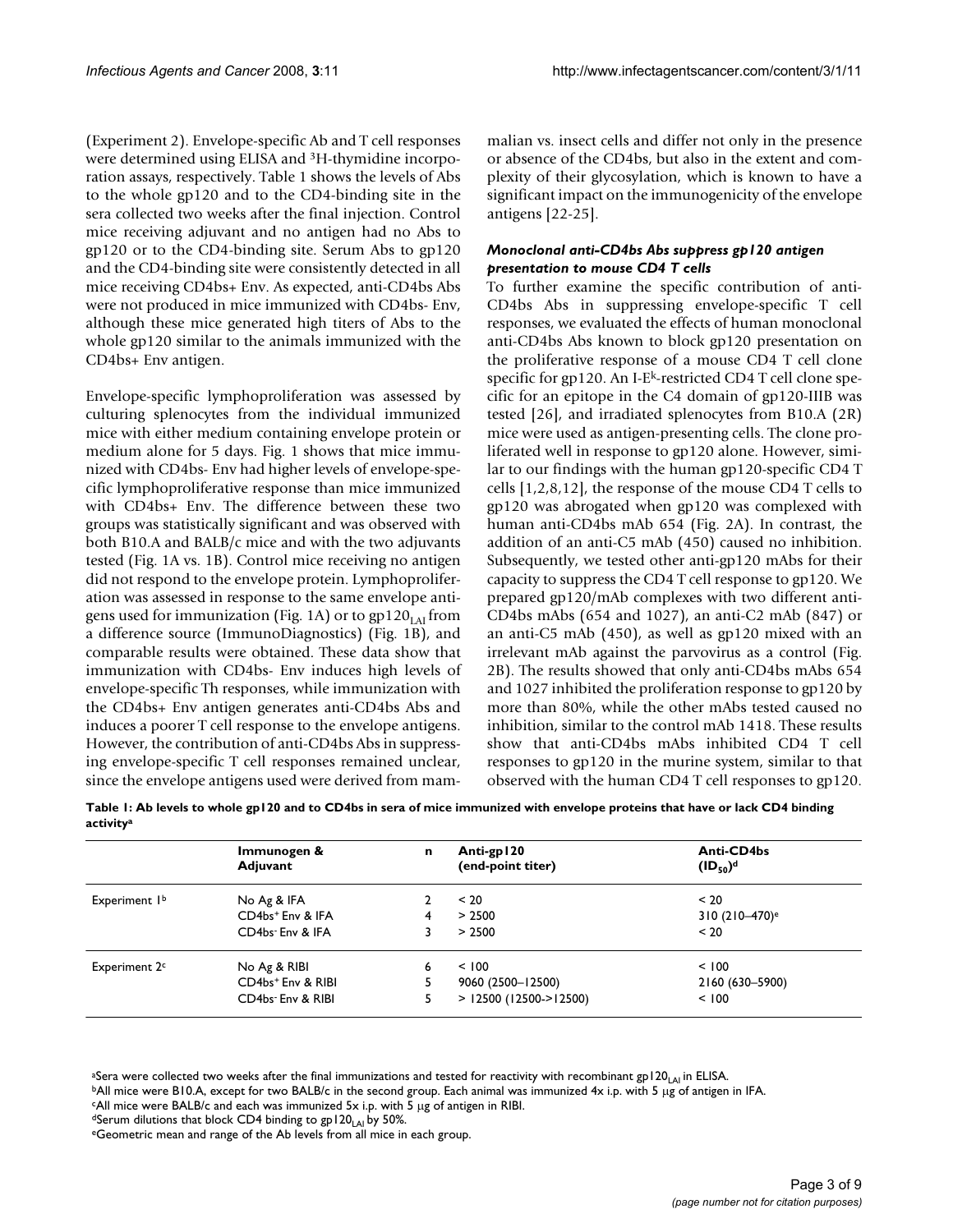

#### More robust envelope specific lymphoprol Env **Figure 1** iferation is induced in mice immunized with CD4bs- Env as compared to CD4bs+

**More robust envelope specific lymphoproliferation is induced in mice immunized with CD4bs- Env as compared to CD4bs+ Env.** (A) Mice were immunized four times i.p. with CD4bs+ Env, CD4bs- Env, or no antigen in the presence of incomplete Freund's adjuvant. (B) Mice were immunized five times i.p. with the same envelope antigens and Ribi adjuvant. Splenocytes were collected two weeks after the final boost and tested for envelope-specific proliferation by <sup>3</sup>H-thymidine incorporation. Proliferation in the presence of antigen (3 μg/ml) or medium alone was measured after a 5-day culture. The stimulation indices of individual mice and the mean values for each group (horizontal bars) are shown. Statistical analyses were done using one-way ANOVA with Bonferroni's multiple comparison test.

#### *Immunization with the gp120/anti-CD4bs Ab complex induces a lower gp120-specific lymphoproliferative response*

To assess the effect of anti-CD4bs Abs on CD4 T cell responses to gp120 *in vivo*, BALB/c mice were immunized with recombinant gp120 of HIV-1  $_{IAI}$  (Progenics) in complex with an anti-CD4bs mAb (654) or with anti-C5 mAb (670). The gp120/mAb complexes were administered i.p. 4x with Ribi adjuvant. For controls, mice were immunized either with  $gp120<sub>LAI</sub>$  mixed with an anti-parvovirus mAb or with adjuvant only. A week after the final immunization, splenocytes were isolated from all groups and tested in the 3H-thymidine incorporation assay. Splenocytes from each of the groups were incubated with gp120 (1 μg/ ml) or medium alone for 5 days and assessed for antigenspecific lymphoproliferation. As depicted in Fig 3A, mice immunized with the gp120/anti-CD4bs mAb complex showed a lower level of lymphoproliferation  $(SI = 8)$  as compared to mice immunized with the gp120/anti-C5 mAb complex  $(SI = 14)$  or with the control gp120/antiparvovirus mAb mixture (SI = 17). Mice receiving only the adjuvant had no gp120-specific lymphoproliferation (SI = 1).

To determine if there are any alterations in the epitopes recognized by mice immunized with the gp120/anti-CD4bs complex, splenocytes were tested for recognition of 20-mer overlapping peptide pools encompassing the entire gp120. Each pool contained six different peptides representing a particular region of gp120, i.e. C1 (pool 1), C1-V1 (pool 2), V2 (pool 3), C2 (pool 4), C2-V3 (pool 5), C3-V4 (pool 6), V4-C4 (pool 7), and C5 (pool 8) and was tested at the final concentration of 1 μg/ml for each peptide. The results showed that in all groups of mice the highest lymphoproliferative response was directed to peptide pool 1 which represents the C1 region of gp120 (Fig. 3B). However, similar to the response to the whole gp120 protein, the anti-C1 response of mice that received the gp120/654 mAb complex was lower than those of the other two groups. The mice immunized with the gp120/ 654 complex also did not display significant proliferative responses to any other peptide pools tested, while the other groups showed recognition of peptide pools 3, 4, and 5, which encompass the V2 to V3 regions of gp120. Mice immunized with adjuvant only did not show any reactivity with the peptide pools (SI < 2 with each pool). These results indicate that the anti-CD4bs Abs suppress the induction of CD4 T cell responses to various epitopes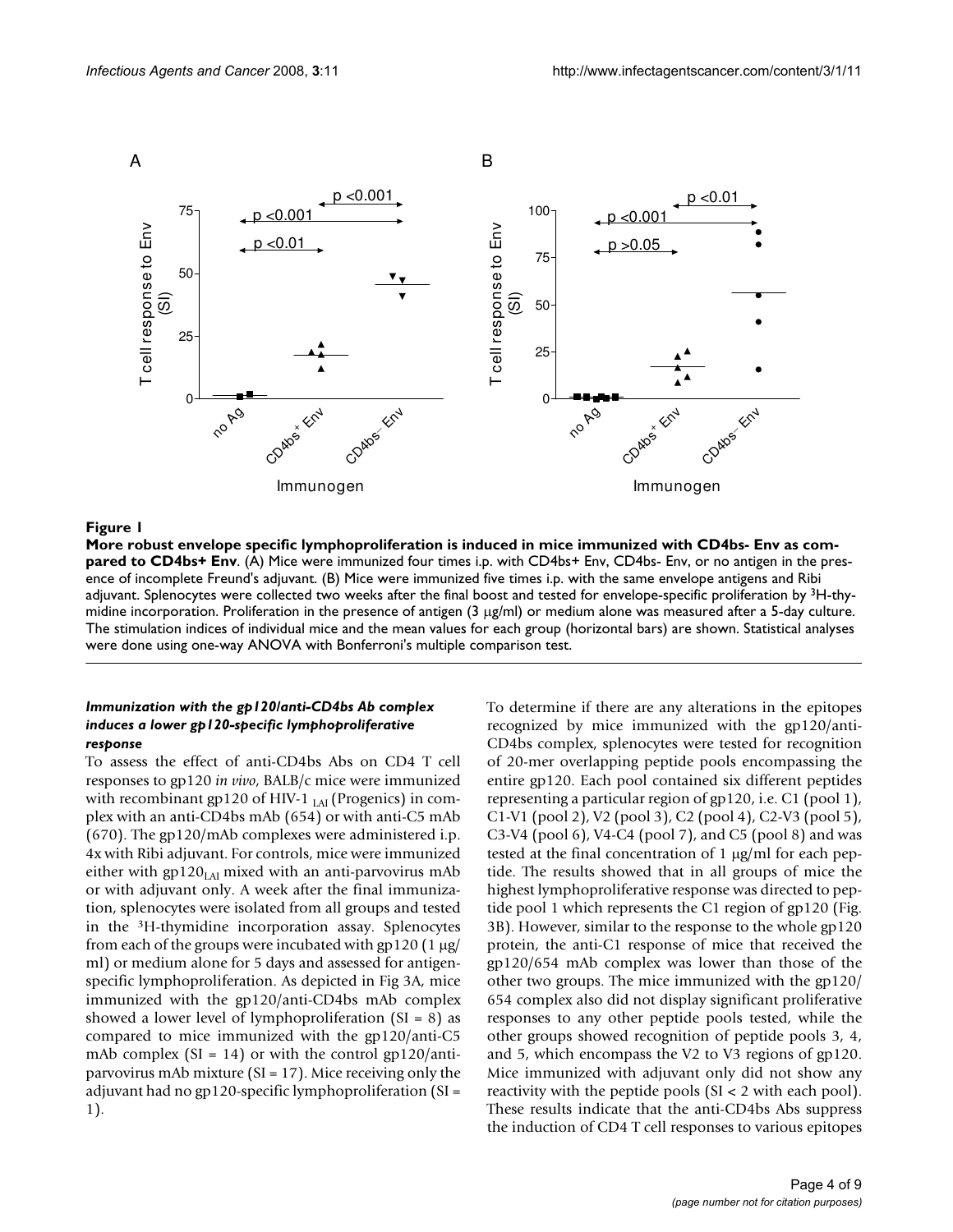

#### Figure 2

**Proliferative response of a murine CD4 T cell clone to gp120 is suppressed when gp120 is bound by anti-CD4bs mAbs**. A) Mouse T cell clone T1 was tested for proliferation to different concentrations of gp120, alone or in the presence of anti-CD4bs mAb 654 or anti-C5 mAb 450 (10 μg/ml each). B) Proliferation of clone T1 was tested in response to different gp120/mAb complexes. For comparison, the response to gp120 alone is normalized to 100%. Gp120 was tested at 3 μg/ml and combined with 10 μg/ml of each mAb. Irradiated splenocytes were used as antigen-presenting cells. Average values and standard deviation from two repeated experiments are shown.

on gp120, consistent with the global suppressive effects of these Abs on the processing and generation of all gp120 epitopes examined to date [1,2]. Taken together, the data indicate that the presence of Abs to the CD4-binding site of gp120 negatively affects the generation of gp120-specific lymphoproliferative responses *in vivo*, similar to the suppression seen *in vitro* on the responses of established murine and human gp120-specific CD4 T cell clones or lines.

#### *The presence of anti-CD4bs mAbs enhances the Ab response to gp120*

Because of reduced T cell response to gp120 observed in mice immunized with the gp120/CD4bs mAb complex, we anticipated that the Ab responses to gp120 would be



#### Figure 3

**Mice immunized with the gp120/anti-CD4bs mAb complex have lower gp120-specific lymphoproliferation than mice immunized with gp120 alone or other gp120/mAb combinations**. Mice were immunized with gp120 alone or gp120 mixed with anti-CD4bs mAb (654), anti-C5 mAb (670), or irrelevant anti-parvovirus mAb (1418), along with Ribi adjuvant. Each animal received 3 μg of gp120 and 10 μg of mAb. Control mice were injected with Ribi adjuvant containing no antigen (PBS). The splenocytes were tested in the <sup>3</sup>H-thymidine incorporation assay for proliferative responses to gp120 protein (A) or pooled gp120 peptides (B).

similarly affected. To examine this, sera collected one week after each immunization were tested by ELISA to detect the kinetics of the induction of gp120-specific IgG and IgM. Interestingly, mice immunized with the gp120/ 654 complex displayed faster kinetics and higher levels of gp120-specific serum IgG than mice immunized with gp120 alone or with gp120 mixed with an anti-parvovirus mAb (gp120/860) (Fig. 4). Hence, gp120/654-immunized mice had a relatively high level of gp120-specific IgG after the second immunization (OD<sub>405</sub> of > 1.5), while the other groups reached a comparable level only after the third or fourth immunization. The gp120/654 complex also enhanced the induction of anti-gp120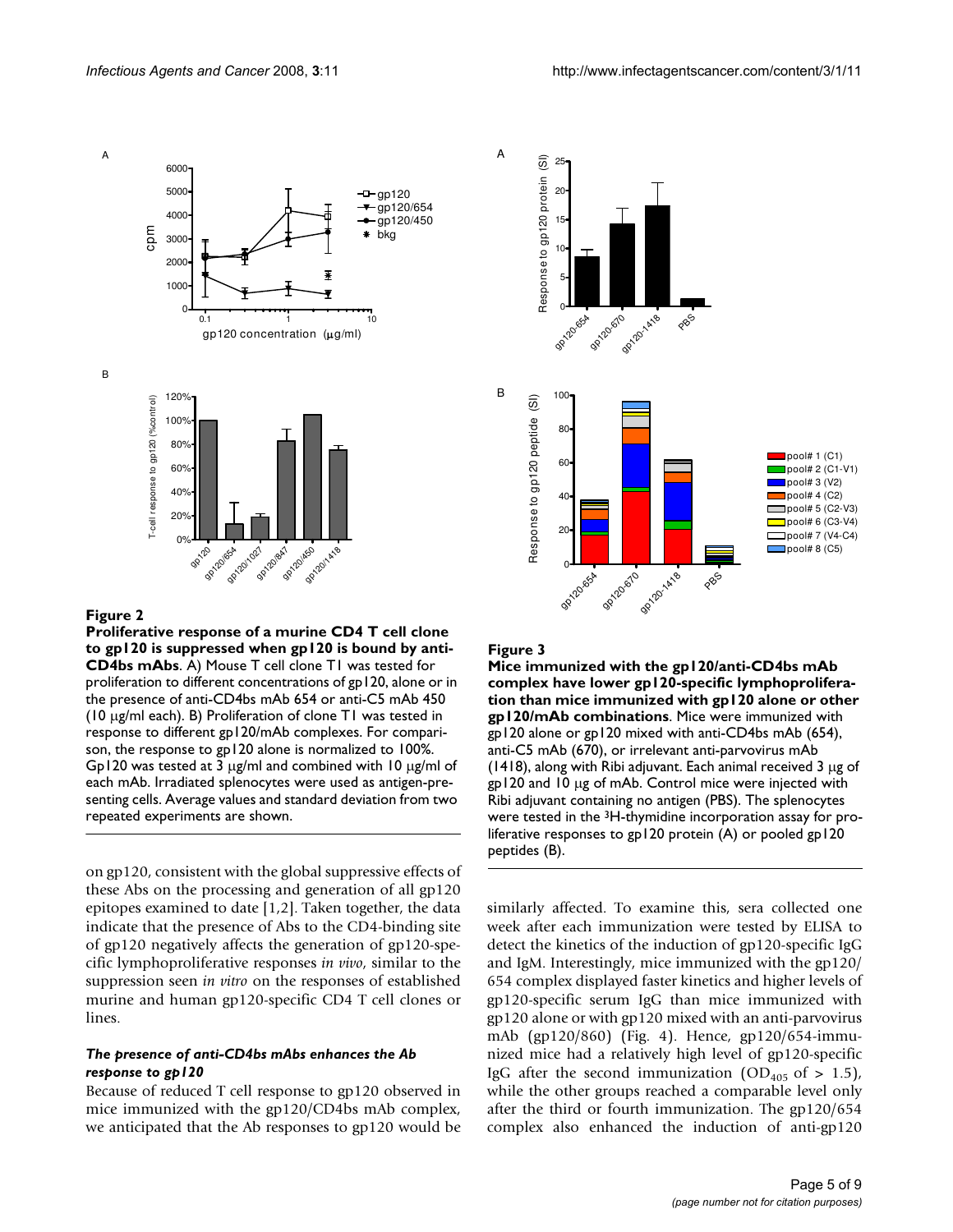

#### Figure 4

**Induction of gp120-specific IgG and IgM responses in mice immunized with gp120 or gp120/mAb complex**. Sera were collected a week after each injection and tested by ELISA at a dilution of 1:100. Sera were added to gp120<sub>LAI</sub> captured on the wells and gp120-specific IgG or IgM were detected with alkaline phosphatase-conjugated rabbit Abs specific for the respective mouse IgG or IgM.

serum IgA [14]. However, immunization with gp120/654 did not augment the induction of gp120-specific IgM production. In fact, the levels of anti-gp120 IgM in mice receiving gp120/654 and gp120/860 were comparable throughout the observation period. Administration of gp120 alone actually elicited higher levels of anti-gp120 IgM, albeit only after the second and third immunizations. These data demonstrate that immunization with gp120 in the presence of anti-CD4bs Ab alters the immunogenicity of gp120 such that the immune response to this antigen is dominated by anti-gp120 IgG, while gp120-specific lymphoproliferative responses are decreased.

#### **Discussion**

This study provides the first *in vivo* evidence that the presence of Abs to the CD4bs of gp120 alters CD4 T cell and Ab responses to the gp120 antigen in disparate ways. These effects were specifically observed with anti-CD4bs

Abs, and not with other anti-gp120 Abs examined. Hence, higher envelope-specific lymphoproliferation was induced in mice immunized with an envelope protein that lacks the CD4-binding activity and cannot elicit anti-CD4bs Abs. By contrast, lymphoproliferative responses to gp120 were lower when mice were immunized with gp120 in complex with an anti-CD4bs mAb as compared to uncomplexed gp120 or gp120 complexed with a different mAb. These data are consistent with *in vitro* data shown in Fig. 2 with a mouse CD4 T cell clone and with previously published results with a number of human CD4 T cell lines [1,2,8,12] demonstrating that the CD4 T cell proliferative responses to gp120 are suppressed in the presence of anti-CD4bs mAbs, but not other anti-gp120 or control mAbs. However, the diminished levels of gp120-specific lymphoproliferation induced in mice receiving gp120 and anti-CD4bs Abs are not accompanied by the corresponding reduction of Ab levels to gp120. As indicated by faster kinetics and higher Ab titers (Fig. 4 and [14], the Ab response to gp120 was actually enhanced in mice immunized with the gp120/anti-CD4bs complex. The enhanced Ab levels were seen in the sera with gp120 specific IgG as well as IgA, but not IgM (Fig. 4 and [14]). Moreover, we previously reported that the anti-gp120 Abs produced by immunization with the gp120/anti-CD4bs Ab complex were mainly of the IgG1 subclass [14], indicating the capacity of the anti-CD4bs Abs to skew antigp120 immune responses toward the Th2-type response.

Our earlier studies showed that the suppressive effects of the anti-CD4bs Abs on MHC class II presentation of gp120 antigen required a molar Ab/gp120 of at least 1 [1], indicating that formation of immune complexes is essential for suppression. Specifically, the gp120/anti-CD4bs complexes were found to be more resistant to endolysosomal proteases and other degradative enzymes, such as Endo H, than gp120 alone or gp120 complexed with mAbs to the C terminus, N terminus, or the variable loops [8,12,13]. Since CD4 T cells recognize proteolytically processed antigens, it stands to reason that the gp120/ anti-CD4bs mAb complexes are poor immunogens for the CD4 T cells. Conversely, the protease-resistant gp120/ anti-CD4bs complexes may serve as a more durable antigen source for B cells that recognize intact unprocessed antigens, leading to enhanced production of Abs against gp120. It should also be noted that the binding of Abs to the CD4bs of gp120 has been shown to alter gp120 antigenicity such that Ab reactivity to the specific regions of gp120, including C1 and V3, is significantly enhanced [14,27]. Consistent with these data, we observed that the enhanced Ab responses induced in mice receiving the gp120/anti-CD4bs complexes were primarily directed to the V3 loop, whereas the Ab levels to the gp120 core lacking C1, V1/V2, V3, and C5 were not increased [14].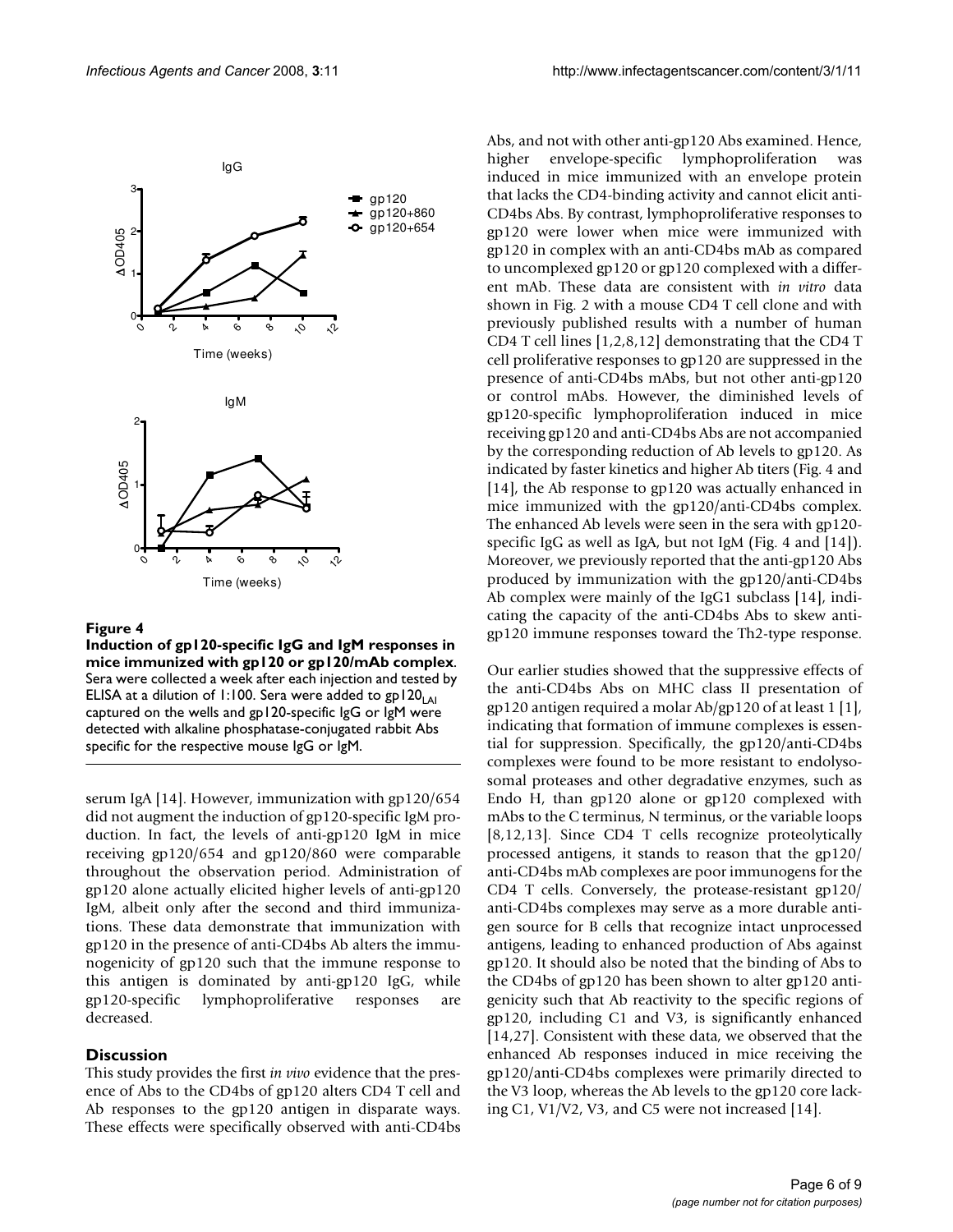The capacity of anti-CD4bs Abs to suppress gp120 antigen presentation to CD4 T cells while enhancing and redirecting the Ab response to the V3 loop indicates the potential role of these Abs in HIV-1 immunopathogenesis, although further studies are required to examine this issue. Studies from our lab as well as others have shown that, except for recombinant anti-CD4bs IgG b12, anti-CD4bs Abs naturally produced during HIV infection have little or no neutralizing activity against most HIV-1 primary isolates [19,28]. Hence, induction of these Abs is not likely to offer much protection against the virus. Instead, the formation of gp120/anti-CD4bs complexes during HIV-1 infection may actually contribute to further suppression of anti-viral CD4 T cell responses. Moreover, our previous studies demonstrate that Ab responses induced by these complexes were skewed toward strain-specific epitopes on the V3 loop and away from the more conserved epitopes on V3 [14,29]. Due to steric hindrance or structural alterations induced upon Ab binding to the CD4bs, the presence of these poorly neutralizing anti-CD4bs Abs also prevented the generation of more potent and cross-reactive Abs to the CD4bs or the chemokine receptor binding site [14].

Among HIV-1 infected subjects, anti-CD4bs Abs were predominantly found in the sera of progressors, while no or very low levels of these Abs were detected in long-term non-progressors or elite controllers [10]. Among the progressors, significantly higher levels of the anti-CD4bs Abs were produced by rapid progressors (with declining CD4 counts of  $> 53$  cells/mm<sup>3</sup>/6 months) prior to development of AIDS than by slow progressors (with no CD4 decline in 7 years of follow-up) [9]. Notably, chronically HIV-1 infected progressors do not display significant CD4 T cell responses to envelope antigens [30,31]. Only a small percentage of HIV-1 infected subjects are able to maintain their envelope-specific lymphoproliferation; some of these subjects are long-term non-progressors and some are chronic or acute patients who received anti-retroviral therapy [10]. However, regardless of their clinical status, these exceptional individuals have undetectable or low levels of serum anti-CD4bs Abs, similar to long-term non-progressors and elite controllers. Hence, consistent with the data from the immunized mice, the presence of anti-CD4bs Abs in HIV-1-infected subjects is associated with the lack of envelope-specific CD4 T cell responses. On the other hand, CD4 T cell responses to envelope may be maintained in the absence of these Abs. It should also be noted that all of the rare HIV+ subjects with envelopespecific lymphoproliferation produce very low serum Ab titers to the whole gp120 antigen (geomean half max of 130 with a range of < 25–1500) as compared to slow or rapid progressors (geomean half max of 1500 and 1700, respectively) [10] demonstrating the discordance between CD4 T cell and Ab responses to envelope in HIV-1infected subjects, similar to that seen in the immunized mice. By contrast, the anti-p24 Ab titers are higher in most subjects with envelope-specific lymphoproliferation than in progressors, indicating that the inverse association between CD4 T cell and Ab responses is specific for envelope.

Although a discordance between CD4 T cell and Ab responses to envelope was rather surprising, these findings are consistent with recent studies on chronic lymphocytic choriomeningitis virus (LCMV) infection in mice demonstrating that partial removal or tolerization of virus-specific CD4 T cell responses actually enhanced antiviral Ab responses [32,33]. Likewise, blocking of CD27 mediated signaling on CD4 T cells to prevent the secretion of IFN-γ and TNF-α, elicited neutralizing Ab responses against LCMV and reduced virus burden [34]. One explanation proposed to explain this phenomenon is that high levels of inflammatory cytokines produced by T cells, including IFN-γ and TNF- $\alpha$ , during a chronic virus infection causes lymphoid tissue damage and retards the capacity of B cells to produce high-affinity Abs effective against the virus. Nevertheless, the loss of CD4 T cell responses during a chronic LCMV infection was also shown to result in the failure to mount Ab responses to escape variants, indicating that a proper balance between CD4 T cell and Ab responses is crucial for effective antiviral immunity. Another possibility is that rather than the quantity, it is the quality of the CD4 T cell responses which determines the optimal anti-viral Ab responses, although the specific quality or functions required remain unclear.

# **Conclusion**

In summary, we have demonstrated that the binding of Abs to the CD4bs have distinct effects on CD4 T cell and Ab responses to HIV-1 envelope antigen *in vivo*. These modulating activities correspond with the capacity of the particular Abs to alter structural conformation and proteolytic processing of the envelope antigen. A better understanding about the interaction between Ab reactivity and CD4 T cell recognition of HIV-1 antigens is needed for developing more effective vaccines against the virus.

# **Methods**

# *Immunizations*

BALB/c or B10.A mice (female,  $> 6$  weeks old from Jackson Lab) were immunized as previously described [14]. In brief, mice were inoculated i.p. with envelope antigens, alone or with the designated mAb. MPL+TDM (Ribi) or incomplete Freund's adjuvant (IFA) (Sigma-Aldrich, St Louis, MO) were used as adjuvants. When gp120 and mAb were used as immunogens, the immune complexes were prepared by incubating gp120 with the mAb for 2 hrs at 37°C, and then mixed with Ribi adjuvant. Animals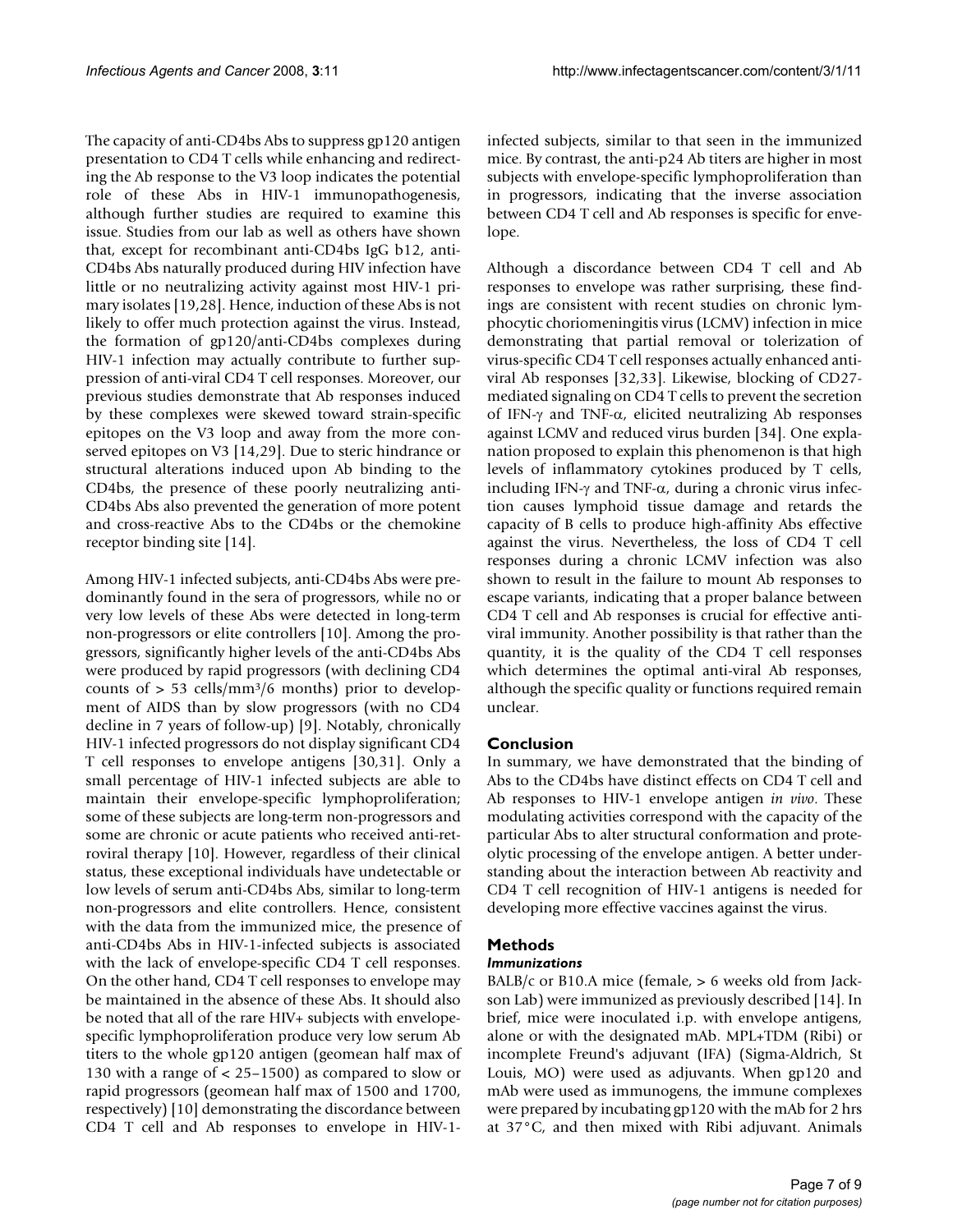were immunized 4 or 5 times at the designated intervals followed by collection of blood and spleens. The animal studies were carried out according to a protocol approved by the VA and NYU IACUC.

#### *Lymphoproliferation assays*

T cell proliferation was assessed using a standard 3H-thymidine incorporation assay. To evaluate T cell responses in immunized mice, freshly isolated splenocytes were resuspended in complete RPMI medium supplemented with 2.5% IgG-depleted FBS or with 10% FBS. The cells were then incubated at a concentration of  $3 \times 10^5$ /well either with antigen or with medium alone for 5 days. The cells were pulsed with 3H-thymidine for 16–22 hr prior to harvest. Each experimental condition was tested in six replicates.

The gp120-specific mouse CD4 T cell clone T1 was tested for proliferative response as described previously [35]. Irradiated mouse splenocytes used as APCs were treated with gp120 or gp120 complexed with anti-gp120 mAbs, and incubated with the T cell clone. T cell responses to APCs alone in the absence of any antigen were determined in each assay as background proliferation. Each experimental condition was tested in triplicate and all experiments were performed at least twice.

#### *ELISA for detection of serum Abs*

Ig subtypes of gp120-specific Abs in the sera were detected by ELISA as previously described [14]. Briefly, ELISA plates (Immunoblot 2HB Thermo, Milford, MA) were coated with 1 μg/ml sheep polyclonal anti-C5 Ab (Cliniqa, Fallbrook, CA) to capture gp120<sub>LAI</sub> (1 μg/ml). Sera were then reacted for 2 hrs at 37°C. Rabbit Abs against mouse IgG or IgM (Zymed, San Francisco, CA) were added, and alkaline phosphatase-conjugated goat antirabbit IgG (Sigma-Aldrich, Saint Louis, MO) was used as a secondary Ab and p-nitrophenyl phosphate (Sigma-Aldrich, Saint Louis, MO) was used as the substrate.

ELISA used to detect anti-CD4bs serum Ab was described previously [9]. Briefly,  $gp120_{IIB}$  was captured onto the plate by sheep polyclonal anti-C5 Ab, washed, and reacted with sera. Soluble human CD4 (Progenics) was then added, and bound CD4 was detected using a mouse antihuman CD4 MAb OKT4 and goat anti-mouse IgG Abs conjugated to alkaline phosphatase. Each sample was tested in duplicate wells at least twice.

# **Competing interests**

The authors declare that they have no competing interests.

# **Authors' contributions**

MV carried out the immunization experiments with immune complexes and analyzed the induced immune responses, and contributed to writing the manuscript, MT carried out the immunization experiments with envelope variants and performed *in vitro* proliferation assays, PC carried out the immunization experiments with envelope variants and performed ELISA, CEH conceived and coordinated the study as well as drafted the manuscript. All authors read and approved the final manuscript.

# **Acknowledgements**

We thank Drs. J. Ahler and J. Berzofsky (National Institutes of Health) for the mouse CD4 T cell clone, Drs. M. K. Gorny and S. Zolla-Pazner (New York University- School of Medicine) for the mAbs, and Dr. Jennifer Fuller for editing the manuscript.

The work was supported by a Merit Review Award and the Research Enhancement Award Program of the U.S. Department of Veterans Affairs, the New York University Center for AIDS Research Immunology Core (AI-27742), and by NIH grant AI-48371.

# **References**

- Hioe CE, Jones GJ, Rees AD, Ratto-Kim S, Birx D, Munz C, Gorny MK, Tuen M, Zolla-Pazner S: **[Anti-CD4-binding domain antibod](http://www.ncbi.nlm.nih.gov/entrez/query.fcgi?cmd=Retrieve&db=PubMed&dopt=Abstract&list_uids=10875615)[ies complexed with HIV type 1 glycoprotein 120 inhibit](http://www.ncbi.nlm.nih.gov/entrez/query.fcgi?cmd=Retrieve&db=PubMed&dopt=Abstract&list_uids=10875615) CD4+ T cell-proliferative responses to glycoprotein 120.** *AIDS Res Hum Retroviruses* 2000, **16(9):**893-905.
- 2. Hioe CE, Tuen M, Chien PC Jr., Jones G, Ratto-Kim S, Norris PJ, Moretto WJ, Nixon DF, Gorny MK, Zolla-Pazner S: **[Inhibition of](http://www.ncbi.nlm.nih.gov/entrez/query.fcgi?cmd=Retrieve&db=PubMed&dopt=Abstract&list_uids=11602735) [human immunodeficiency virus type 1 gp120 presentation to](http://www.ncbi.nlm.nih.gov/entrez/query.fcgi?cmd=Retrieve&db=PubMed&dopt=Abstract&list_uids=11602735) CD4 T cells by antibodies specific for the CD4 binding [domain of gp120.](http://www.ncbi.nlm.nih.gov/entrez/query.fcgi?cmd=Retrieve&db=PubMed&dopt=Abstract&list_uids=11602735)** *J Virol* 2001, **75(22):**10950-10957.
- 3. Manca F, Fenoglio D, Kunkl A, Cambiaggi C, Sasso M, Celada F: **[Dif](http://www.ncbi.nlm.nih.gov/entrez/query.fcgi?cmd=Retrieve&db=PubMed&dopt=Abstract&list_uids=3129502)ferential activation of T cell clones stimulated by macro[phages exposed to antigen complexed with monoclonal](http://www.ncbi.nlm.nih.gov/entrez/query.fcgi?cmd=Retrieve&db=PubMed&dopt=Abstract&list_uids=3129502) antibodies. A possible influence of paratope specificity on the [mode of antigen processing.](http://www.ncbi.nlm.nih.gov/entrez/query.fcgi?cmd=Retrieve&db=PubMed&dopt=Abstract&list_uids=3129502)** *J Immunol* 1988, **140(9):**2893-2898.
- 4. Simitsek PD, Campbell DG, Lanzavecchia A, Fairweather N, Watts C: **[Modulation of antigen processing by bound antibodies can](http://www.ncbi.nlm.nih.gov/entrez/query.fcgi?cmd=Retrieve&db=PubMed&dopt=Abstract&list_uids=7539034) boost or suppress class II major histocompatibility complex [presentation of different T cell determinants.](http://www.ncbi.nlm.nih.gov/entrez/query.fcgi?cmd=Retrieve&db=PubMed&dopt=Abstract&list_uids=7539034)** *J Exp Med* 1995, **181(6):**1957-1963.
- 5. Watts C, Lanzavecchia A: **[Suppressive effect of antibody on](http://www.ncbi.nlm.nih.gov/entrez/query.fcgi?cmd=Retrieve&db=PubMed&dopt=Abstract&list_uids=7690836) [processing of T cell epitopes.](http://www.ncbi.nlm.nih.gov/entrez/query.fcgi?cmd=Retrieve&db=PubMed&dopt=Abstract&list_uids=7690836)** *J Exp Med* 1993, **178(4):**1459-1463.
- 6. Corradin G, Engers HD: **[Inhibition of antigen-induced T-cell](http://www.ncbi.nlm.nih.gov/entrez/query.fcgi?cmd=Retrieve&db=PubMed&dopt=Abstract&list_uids=6324000) [clone proliferation by antigen-specific antibodies.](http://www.ncbi.nlm.nih.gov/entrez/query.fcgi?cmd=Retrieve&db=PubMed&dopt=Abstract&list_uids=6324000)** *Nature* 1984, **308(5959):**547-548.
- 7. Heyman B: **[Regulation of antibody responses via antibodies,](http://www.ncbi.nlm.nih.gov/entrez/query.fcgi?cmd=Retrieve&db=PubMed&dopt=Abstract&list_uids=10837073) [complement, and Fc receptors.](http://www.ncbi.nlm.nih.gov/entrez/query.fcgi?cmd=Retrieve&db=PubMed&dopt=Abstract&list_uids=10837073)** *Annu Rev Immunol* 2000, **18:**709-737.
- 8. Tuen M, Visciano ML, Chien PC Jr., Cohen S, Chen PD, Robinson J, He Y, Pinter A, Gorny MK, Hioe CE: **[Characterization of antibod](http://www.ncbi.nlm.nih.gov/entrez/query.fcgi?cmd=Retrieve&db=PubMed&dopt=Abstract&list_uids=16106369)[ies that inhibit HIV gp120 antigen processing and presenta](http://www.ncbi.nlm.nih.gov/entrez/query.fcgi?cmd=Retrieve&db=PubMed&dopt=Abstract&list_uids=16106369)[tion.](http://www.ncbi.nlm.nih.gov/entrez/query.fcgi?cmd=Retrieve&db=PubMed&dopt=Abstract&list_uids=16106369)** *Eur J Immunol* 2005, **35(9):**2541-2551.
- 9. Chien PC Jr., Cohen S, Kleeberger C, Giorgi J, Phair J, Zolla-Pazner S, Hioe CE: **[High levels of antibodies to the CD4 binding domain](http://www.ncbi.nlm.nih.gov/entrez/query.fcgi?cmd=Retrieve&db=PubMed&dopt=Abstract&list_uids=12134256) [of human immunodeficiency virus type 1 glycoprotein 120](http://www.ncbi.nlm.nih.gov/entrez/query.fcgi?cmd=Retrieve&db=PubMed&dopt=Abstract&list_uids=12134256) [are associated with faster disease progression.](http://www.ncbi.nlm.nih.gov/entrez/query.fcgi?cmd=Retrieve&db=PubMed&dopt=Abstract&list_uids=12134256)** *J Infect Dis* 2002, **186(2):**205-213.
- 10. Chien PC Jr., Chen D, Chen PD, Tuen M, Cohen S, Migueles SA, Connors M, Rosenberg E, Malhotra U, Gonzalez C, Hioe CE: **[HIV-1](http://www.ncbi.nlm.nih.gov/entrez/query.fcgi?cmd=Retrieve&db=PubMed&dopt=Abstract&list_uids=14976603) infected patients with envelope-specific lymphoproliferation [or long-term nonprogression lack antibodies suppressing](http://www.ncbi.nlm.nih.gov/entrez/query.fcgi?cmd=Retrieve&db=PubMed&dopt=Abstract&list_uids=14976603) [glycoprotein 120 antigen presentation.](http://www.ncbi.nlm.nih.gov/entrez/query.fcgi?cmd=Retrieve&db=PubMed&dopt=Abstract&list_uids=14976603)** *J Infect Dis* 2004, **189(5):**852-861.
- 11. Hioe CE, Hildreth JE, Zolla-Pazner S: **[Enhanced HIV type 1 neu](http://www.ncbi.nlm.nih.gov/entrez/query.fcgi?cmd=Retrieve&db=PubMed&dopt=Abstract&list_uids=10221529)[tralization by human anti-glycoprotein 120 monoclonal anti](http://www.ncbi.nlm.nih.gov/entrez/query.fcgi?cmd=Retrieve&db=PubMed&dopt=Abstract&list_uids=10221529)bodies in the presence of monoclonal antibodies to [lymphocyte function-associated molecule 1.](http://www.ncbi.nlm.nih.gov/entrez/query.fcgi?cmd=Retrieve&db=PubMed&dopt=Abstract&list_uids=10221529)** *AIDS Res Hum Retroviruses* 1999, **15(6):**523-531.
- 12. Chien PC Jr., Cohen S, Tuen M, Arthos J, Chen PD, Patel S, Hioe CE: **[Human immunodeficiency virus type 1 evades T-helper](http://www.ncbi.nlm.nih.gov/entrez/query.fcgi?cmd=Retrieve&db=PubMed&dopt=Abstract&list_uids=15220439)**